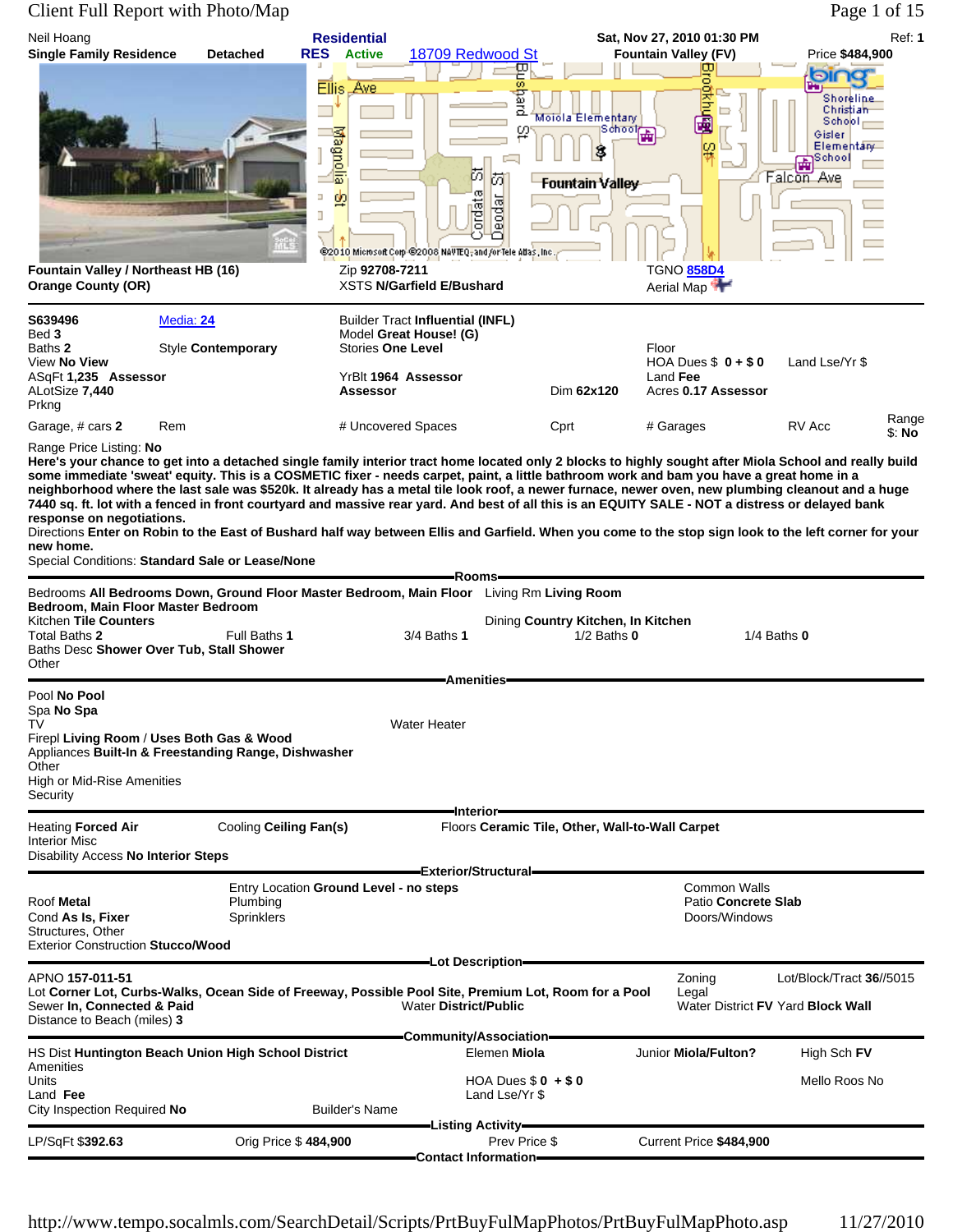#### Client Full Report with Photo/Map Page 2 of 15



Presented By: **Neil Hoang, BS, MS** DRE License: **01340419** Preferred Phone: **714-724-8826** Preferred Phone Ext: **Agent Direct Phone Number: 714-982-7732** Agent Toll Free Phone Number: **Preferred Fax: 714-636-1978** Agent Toll Free Phone Number: **Preferred Fax: 714-636-1978** Agent: **714-982-7732** Agent: **714-724-8** Primary e-mail address: **neilhoang@yahoo.com** 

Mobile Phone: **714-982-7732** Pager: **714-724-8812**<br>Blog: www.TravelVietnamNetwork.com Office Phone: 714-724-8812 Voicemail: Blog: **www.TravelVietnamNetwork.com** Office Phone: **714-724-8812**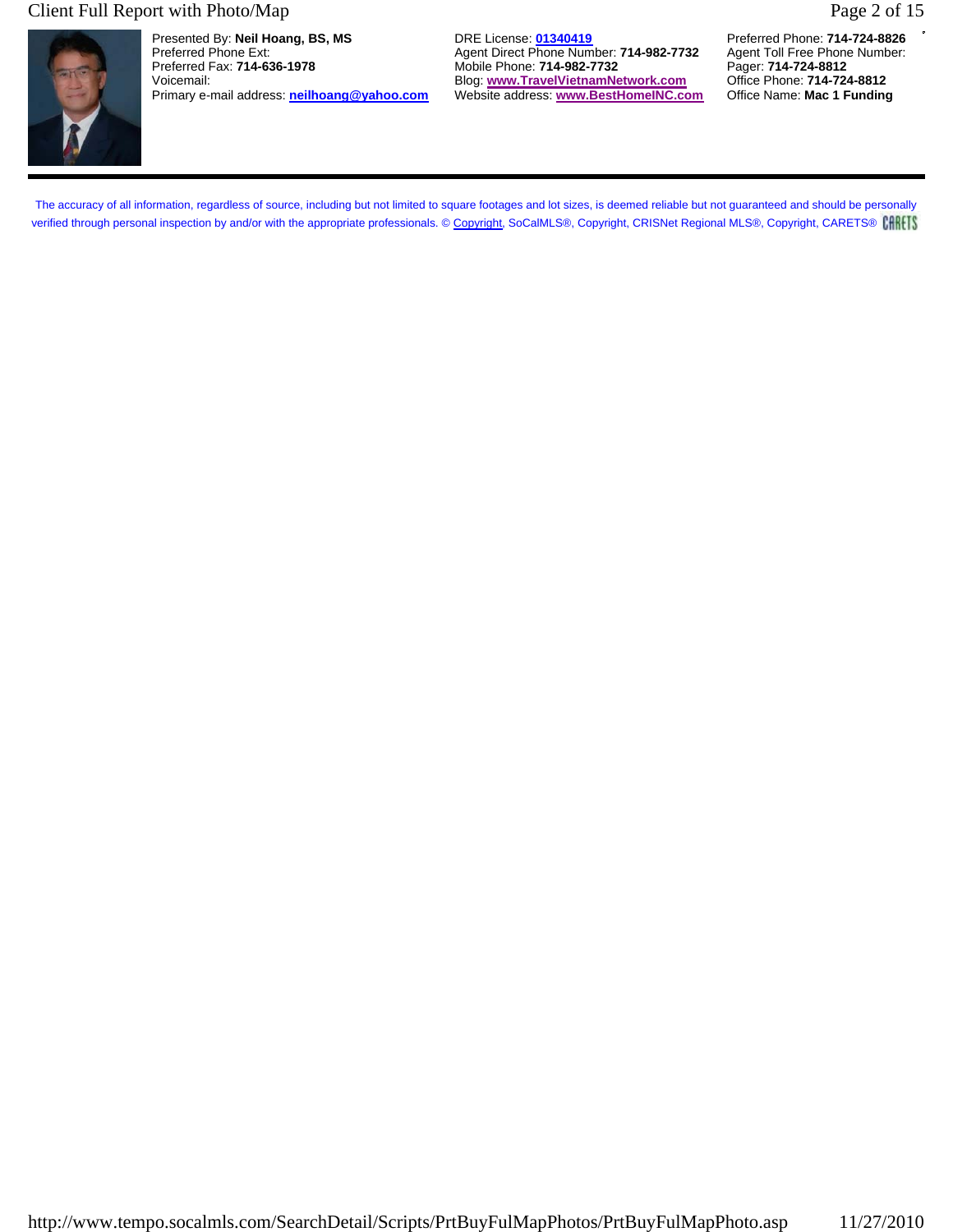### Client Full Report with Photo/Map Page 3 of 15

| Neil Hoang<br><b>Single Family Residence</b>                                                                                                                  | <b>Detached</b>                           | <b>Residential</b><br><b>RES</b> Active           | 10753 El Silbido Ave                                                                                                     |                                                                                                                          | Sat, Nov 27, 2010 01:30 PM<br><b>Fountain Valley (FV)</b><br>ΠП                                                                                                                                                                                                                             | Ref: 2<br>Price \$499,000*                     |
|---------------------------------------------------------------------------------------------------------------------------------------------------------------|-------------------------------------------|---------------------------------------------------|--------------------------------------------------------------------------------------------------------------------------|--------------------------------------------------------------------------------------------------------------------------|---------------------------------------------------------------------------------------------------------------------------------------------------------------------------------------------------------------------------------------------------------------------------------------------|------------------------------------------------|
| Fountain Valley / Northeast HB (16)                                                                                                                           |                                           | Breokhurst<br>O)<br>La<br>Zip 92708-3803          | Mile Square<br>Golf Course<br>Hacienda Ave<br>Colony Park<br>@2010 Microsoft Corp @2008 NAVTEQ, and /or Tele Atlas, Inc. | <b>Mile Square</b><br><b>Regional Park</b><br>Warner Ave<br>Wamer Ave<br>$\Box$<br>୍ଦ୍ର<br>bueyy<br>Fountain Valley<br>ω | Э<br>률<br>Elementary School<br>Fountain<br>Medical<br>Valley<br>Library<br>· <b>Regional</b><br><b>Hospital</b><br>пΠ<br>g<br>Ξ<br>١c٥<br>TGNO 828F7                                                                                                                                        | Nerthcutt<br>Coastline<br>Community<br>College |
| <b>Orange County (OR)</b>                                                                                                                                     |                                           |                                                   | <b>XSTS S/Warner W/Euclid</b>                                                                                            |                                                                                                                          | Aerial Map                                                                                                                                                                                                                                                                                  |                                                |
| P748843<br>Bed 3<br>Baths 2<br>View No View<br>ASqFt 1,514 Assessor<br>ALotSize 6,600<br>Prkng Direct Garage Access                                           | Media: 7<br>Style Contemporary            | Model (0)<br><b>Stories One Level</b><br>Assessor | Builder Tract none (OTHR)<br>YrBlt 1971 Assessor                                                                         | Dim 67x100                                                                                                               | Floor<br>HOA Dues $$50 + $0$<br>Land Fee<br>Acres 0.15 Assessor                                                                                                                                                                                                                             | Land Lse/Yr \$                                 |
| Garage, # cars 2                                                                                                                                              | Rem                                       |                                                   | # Uncovered Spaces                                                                                                       | Cprt                                                                                                                     | # Garages                                                                                                                                                                                                                                                                                   | Range<br>RV Acc<br>\$: No                      |
| Range Price Listing: No<br>Private Park + 2 Intract F.V. Schools.<br>Directions S/Warner W/Euclid<br>Special Conditions: Short Sale/Subj to Lender Approval** |                                           |                                                   | Rooms-                                                                                                                   |                                                                                                                          | Nice 1 Story Green Valley House. Features Include Vaulted Ceiling In The Living Room, Eat-In Kitchen, nice Master With 2 Closets, Remodeled<br>kichen and bath rooms, Private Backyard, Large Lot. Walk distance to Mile Square Park! Grn Valley Features 3 Pools,2 Clubhouses, 21 Acres Of |                                                |
| Bedrooms<br>Kitchen<br>Total Baths 2<br><b>Baths Desc</b><br>Other                                                                                            | Full Baths 1                              |                                                   | 3/4 Baths 1<br><b>Amenities</b>                                                                                          | Living Rm<br>Dining In Kitchen<br>$1/2$ Baths $0$                                                                        |                                                                                                                                                                                                                                                                                             | $1/4$ Baths $0$                                |
| Pool Assoc Pool<br>Spa Assoc Spa<br>TV                                                                                                                        |                                           |                                                   | <b>Water Heater</b>                                                                                                      |                                                                                                                          |                                                                                                                                                                                                                                                                                             |                                                |
| Appliances<br>Other<br>High or Mid-Rise Amenities<br>Security                                                                                                 | Firepl Living Room / Uses Both Gas & Wood |                                                   |                                                                                                                          |                                                                                                                          |                                                                                                                                                                                                                                                                                             |                                                |
| <b>Heating Central</b>                                                                                                                                        | Cooling No Air Conditioning               |                                                   | -Interior-                                                                                                               | Floors Carpet - Partial, Ceramic Tile, Concrete Slab                                                                     |                                                                                                                                                                                                                                                                                             |                                                |
| <b>Interior Misc</b><br><b>Disability Access None</b>                                                                                                         |                                           |                                                   |                                                                                                                          |                                                                                                                          |                                                                                                                                                                                                                                                                                             |                                                |
| Roof Composition/Shingle<br>Cond<br>Structures, Other<br><b>Exterior Construction Stucco</b>                                                                  |                                           | Plumbing<br>Sprinklers                            | Exterior/Structural=<br>Entry Location Ground Level - no steps                                                           |                                                                                                                          | Common Walls 2+ common walls<br>Patio<br>Doors/Windows                                                                                                                                                                                                                                      |                                                |
| APNO 169-293-01                                                                                                                                               |                                           |                                                   | -Lot Description-                                                                                                        | Zoning                                                                                                                   | Lot/Block/Tract 54//6220                                                                                                                                                                                                                                                                    |                                                |
| Lot<br>Sewer In, Connected & Paid<br>Distance to Beach (miles)                                                                                                |                                           | <b>Water District/Public</b>                      |                                                                                                                          | Legal<br><b>Water District</b>                                                                                           | Yard                                                                                                                                                                                                                                                                                        |                                                |
| <b>HS Dist Other</b>                                                                                                                                          |                                           |                                                   | -Community/Association-<br>Elemen                                                                                        |                                                                                                                          | Junior                                                                                                                                                                                                                                                                                      | High Sch                                       |
| Amenities<br>Units<br>Land Fee<br>City Inspection Required No                                                                                                 |                                           | <b>Builder's Name</b>                             |                                                                                                                          | HOA Dues $$50 + $0$<br>Land Lse/Yr \$                                                                                    |                                                                                                                                                                                                                                                                                             | Mello Roos No                                  |
| LP/SqFt \$329.59                                                                                                                                              | Orig Price \$549,000                      |                                                   | -Listing Activity—<br>Prev Price \$549,000                                                                               |                                                                                                                          | Current Price \$499,000                                                                                                                                                                                                                                                                     |                                                |
|                                                                                                                                                               |                                           |                                                   | Contact Information-                                                                                                     |                                                                                                                          |                                                                                                                                                                                                                                                                                             |                                                |

Presented By: **Neil Hoang, BS, MS** DRE License: **01340419** Preferred Phone: **714-724-8826** Preferred Phone Ext: Agent Direct Phone Number: **714-982-7732** Agent Toll Free Phone Number: Preferred Fax: **714-636-1978** Mobile Phone: **714-982-7732** Pager: **714-724-8812**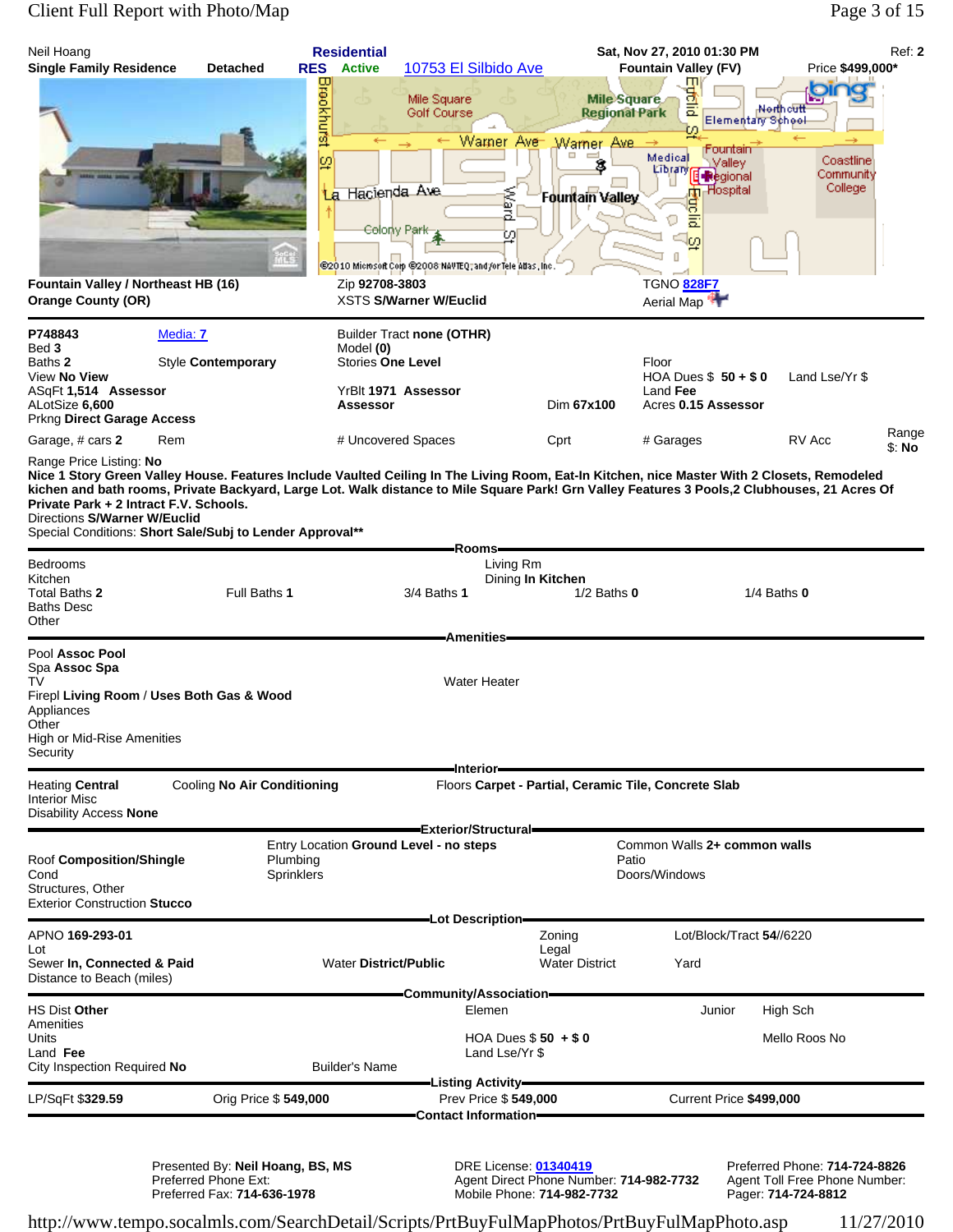### Client Full Report with Photo/Map Page 4 of 15



Primary e-mail address: **neilhoang@yahoo.com** 

Voicemail: Blog: **www.TravelVietnamNetwork.com** Office Phone: **714-724-8812**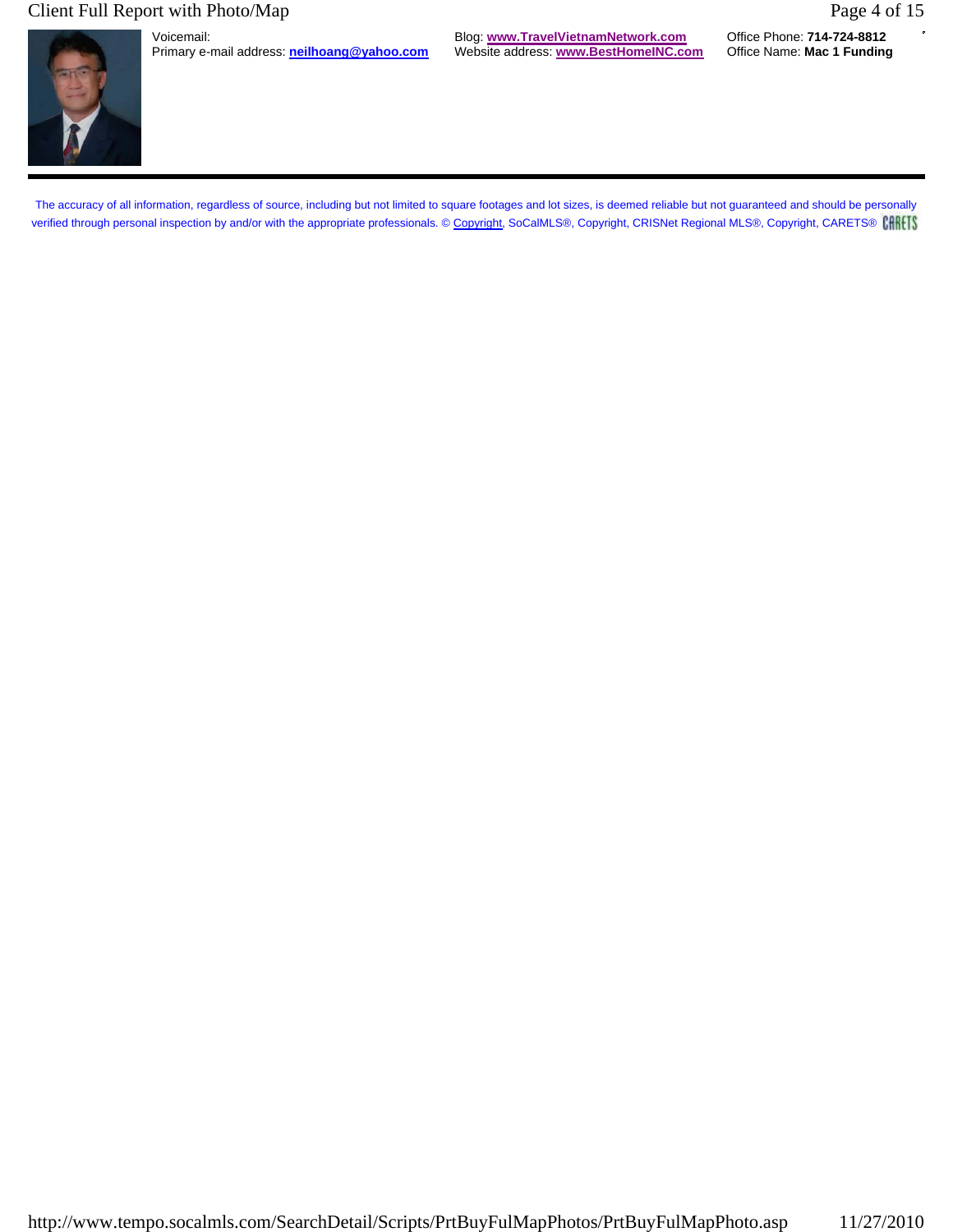### Client Full Report with Photo/Map Page 5 of 15

| Neil Hoang<br><b>Single Family Residence</b><br>Fountain Valley / Northeast HB (16)<br><b>Orange County (OR)</b>                                                                                                                                                                                                                                                                                                                                                                                                                                                                                 | <b>Detached</b><br><b>TOTa</b> / TER | <b>Residential</b><br><b>RES</b> Active<br>Newland<br>圃<br>Slater Ave<br>φ<br><b>Huntington</b><br><b>Beach</b><br>Good<br>Shepard<br>Cemetery<br>Zip 92708-4318<br><b>XSTS Magnolia/ Slater</b> | 17710 Santa Elena St<br>Santa<br>Maria<br>El Capitan Ave<br>喦<br>ω<br>Fulton<br>Middle<br>Schbol<br>٠a<br>@2010 Microsoft Corp.@2008 NAVTEQ, and /or Tele Adas, Inc.: | Magnolia<br>ĊΟ<br>Ś<br><b>Alagin</b><br>Roca Ave <b>E</b><br>P | Sat, Nov 27, 2010 01:30 PM<br><b>Fountain Valley (FV)</b><br>Fountain<br>Valley<br>M<br>の<br>ťσ<br>Ø<br>ನೆ<br>点<br>łП<br>m<br><b>TGNO 858C2</b><br>Aerial Map | Price \$529,900*<br><b>Busbard</b><br>Dir<br>의<br>Fountain<br>Valley High<br><sub>1</sub> School.<br>喦 | Ref: 3          |
|--------------------------------------------------------------------------------------------------------------------------------------------------------------------------------------------------------------------------------------------------------------------------------------------------------------------------------------------------------------------------------------------------------------------------------------------------------------------------------------------------------------------------------------------------------------------------------------------------|--------------------------------------|--------------------------------------------------------------------------------------------------------------------------------------------------------------------------------------------------|-----------------------------------------------------------------------------------------------------------------------------------------------------------------------|----------------------------------------------------------------|---------------------------------------------------------------------------------------------------------------------------------------------------------------|--------------------------------------------------------------------------------------------------------|-----------------|
| S636908<br>Bed 4<br>Baths 2<br>View No View<br>ASqFt 1,629 Assessor<br>ALotSize 7,718<br>Prkng Garage Attached                                                                                                                                                                                                                                                                                                                                                                                                                                                                                   | Media: 5<br>Style Contemporary       | Model (0)<br><b>Stories One Level</b><br>YrBlt 1964 Assessor<br><b>Assessor</b>                                                                                                                  | Builder Tract unknown (OTHR)                                                                                                                                          | Dim                                                            | Floor<br>HOA Dues $$0 + $0$<br>Land Fee<br>Acres 0.18 Assessor                                                                                                | Land Lse/Yr \$                                                                                         |                 |
| Garage, # cars 2 A<br>Range Price Listing: No<br>4 bedroom 2 bath home on a corner lot in a great neighborhood in the highly desired Fountain Valley Schools area. Property has a block wall fenced<br>rear yard,large and open kitchen/dining area,fireplace in the living room, tile/carpet flooring and a laundry room. Seller will be in the process of<br>making repairs over the next 7-10 days that will include new carpet, new interior paint and more!<br>Directions North on Magnolia from the 405, left on Presidente, right on Santa Elena.<br>Special Conditions: REO/Lender-Owned | Rem                                  | # Uncovered Spaces                                                                                                                                                                               |                                                                                                                                                                       | Cprt                                                           | # Garages                                                                                                                                                     | RV Acc                                                                                                 | Range<br>\$: No |
| Bedrooms Main Floor Master Bedroom<br>Kitchen Open to Family Room<br>Total Baths 2<br>Baths Desc Shower Over Tub, Stall Shower<br>Other                                                                                                                                                                                                                                                                                                                                                                                                                                                          | Full Baths 2                         |                                                                                                                                                                                                  | -Rooms-<br>Living Rm<br>Dining Kitchen/Dining Combo<br>3/4 Baths 0                                                                                                    | $1/2$ Baths $0$                                                |                                                                                                                                                               | $1/4$ Baths $0$                                                                                        |                 |
| Pool No Pool<br>Spa No Spa<br>TV<br>Firepl Living Room / Brick / Uses Both Gas & Wood<br>Appliances Cooktop - Electric<br>Other<br>High or Mid-Rise Amenities<br>Security Fire and Smoke Detection System                                                                                                                                                                                                                                                                                                                                                                                        |                                      | Water Heater Gas                                                                                                                                                                                 | <b>Amenities</b>                                                                                                                                                      |                                                                |                                                                                                                                                               |                                                                                                        |                 |
| <b>Heating Forced Air</b><br>Interior Misc Entrance - Foyer<br>Disability Access No Interior Steps                                                                                                                                                                                                                                                                                                                                                                                                                                                                                               |                                      | Cooling No Air Conditioning                                                                                                                                                                      | Interior-<br>Exterior/Structural=                                                                                                                                     |                                                                | Floors Carpet - Partial, Laminate                                                                                                                             |                                                                                                        |                 |
| Roof Composition/Shingle<br>Cond As Is<br>Structures, Other<br><b>Exterior Construction Stucco/Wood</b>                                                                                                                                                                                                                                                                                                                                                                                                                                                                                          |                                      | Entry Location Ground Level - no steps<br>Plumbing<br>Sprinklers Front, Rear                                                                                                                     |                                                                                                                                                                       |                                                                | <b>Common Walls</b><br>Doors/Windows                                                                                                                          | Patio Concrete Slab                                                                                    |                 |
| APNO 167-541-41<br>Lot<br>Sewer Public Sewer<br>Distance to Beach (miles)                                                                                                                                                                                                                                                                                                                                                                                                                                                                                                                        |                                      | <b>Water District/Public</b>                                                                                                                                                                     | Lot Description <del>–</del><br>Zoning<br>Legal<br>Water District Fountain Valley<br>Community/Association=                                                           |                                                                | Yard Block Wall                                                                                                                                               | Lot/Block/Tract 97//5209                                                                               |                 |
| HS Dist Huntington Beach Union High School District<br>Amenities<br>Units<br>Land Fee<br>City Inspection Required No                                                                                                                                                                                                                                                                                                                                                                                                                                                                             |                                      | <b>Builder's Name</b>                                                                                                                                                                            | Elemen<br>HOA Dues $$0 + $0$<br>Land Lse/Yr \$                                                                                                                        | Junior Fulton                                                  | Mello Roos No                                                                                                                                                 | High Sch Fountain Valley High                                                                          |                 |
| LP/SqFt \$325.29                                                                                                                                                                                                                                                                                                                                                                                                                                                                                                                                                                                 | Orig Price \$549,900                 |                                                                                                                                                                                                  | -Listing Activity-<br>Prev Price \$549,900<br><b>Contact Information-</b>                                                                                             |                                                                | Current Price \$529,900                                                                                                                                       |                                                                                                        |                 |

Presented By: **Neil Hoang, BS, MS** DRE License: **01340419** Preferred Phone: **714-724-8826** Preferred Phone Ext: Agent Direct Phone Number: **714-982-7732** Agent Toll Free Phone Number: Preferred Fax: **714-636-1978** Mobile Phone: **714-982-7732** Pager: **714-724-8812**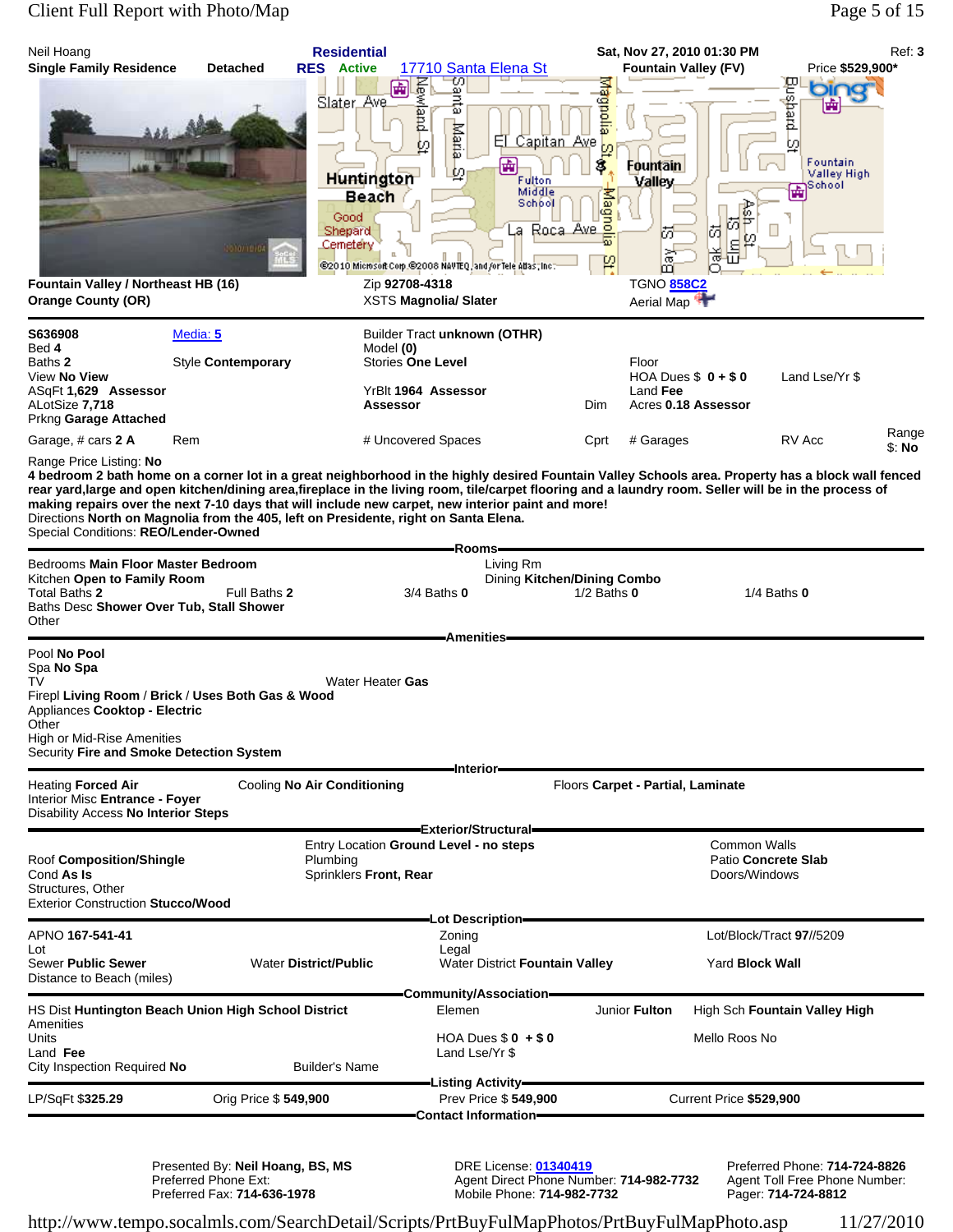### Client Full Report with Photo/Map Page 6 of 15



Primary e-mail address: **neilhoang@yahoo.com** 

Voicemail: Blog: **www.TravelVietnamNetwork.com** Office Phone: **714-724-8812**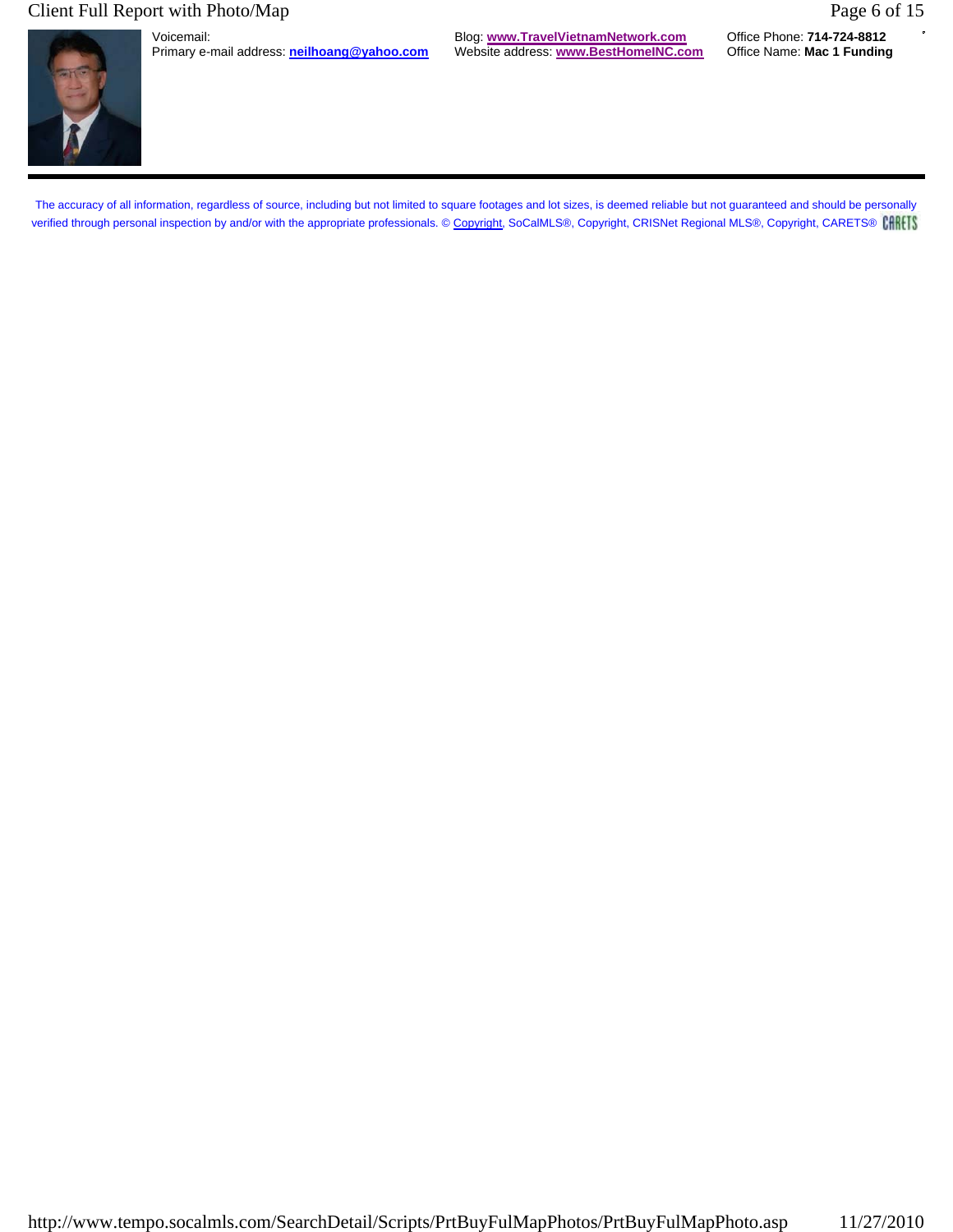### Client Full Report with Photo/Map Page 7 of 15

| Neil Hoang<br><b>Single Family Residence</b>                                                                                                                                                                                                                                                                                                                                                   | <b>Detached</b>                                                                         | <b>RES</b>                                                   | <b>Residential</b><br><b>Active</b>                    |                                                                                                                                             | 9663 Marigold Ave                          | u                                                                                                                                    |                                              | Sat, Nov 27, 2010 01:30 PM<br><b>Fountain Valley (FV)</b> |                                            | Price \$530,000                                                                                                     | Ref: 4          |
|------------------------------------------------------------------------------------------------------------------------------------------------------------------------------------------------------------------------------------------------------------------------------------------------------------------------------------------------------------------------------------------------|-----------------------------------------------------------------------------------------|--------------------------------------------------------------|--------------------------------------------------------|---------------------------------------------------------------------------------------------------------------------------------------------|--------------------------------------------|--------------------------------------------------------------------------------------------------------------------------------------|----------------------------------------------|-----------------------------------------------------------|--------------------------------------------|---------------------------------------------------------------------------------------------------------------------|-----------------|
| Fountain Valley / Northeast HB (16)<br><b>Orange County (OR)</b>                                                                                                                                                                                                                                                                                                                               |                                                                                         | Zip 92708-2015<br><b>XSTS Bushard / Heil</b>                 | Magno<br>ÞΣ<br>a St<br>apsquiuseam<br><u>Heil Av</u> e | Caladium Ave <b>a</b><br>Caladium Ave <b>a</b><br>Vista View<br>Middle School<br>@2010 Microsoft Corp @2008 NAVTEQ, and for Tele Atlas, Inc | Jasmine, Ave                               | 四海回<br>ω<br>⊏                                                                                                                        | Redwood<br>O.<br>3<br><b>Fountain Valley</b> | <b>TGNO 828D6</b><br>Aerial Map                           | cookhurs<br>F <mark>ou</mark> ntain Valley | bing<br><b>Mile Square</b><br><b>Regional Park</b><br><b>Recreation Center</b>                                      |                 |
| P757673<br>Bed 3                                                                                                                                                                                                                                                                                                                                                                               | Media: 1                                                                                | <b>Builder Tract other (OTHR)</b>                            |                                                        |                                                                                                                                             |                                            |                                                                                                                                      |                                              |                                                           |                                            |                                                                                                                     |                 |
| Baths <b>2</b><br>View <b>No View</b><br>ASqFt 1,280 Assessor                                                                                                                                                                                                                                                                                                                                  | Style Other                                                                             | Model (0)<br><b>Stories One Level</b><br>YrBlt 1964 Assessor |                                                        |                                                                                                                                             |                                            |                                                                                                                                      | Floor<br>Land Fee                            | HOA Dues $$0 + $0$                                        |                                            | Land Lse/Yr \$                                                                                                      |                 |
| ALotSize <b>7,980</b><br>Prkng                                                                                                                                                                                                                                                                                                                                                                 |                                                                                         | <b>Assessor</b>                                              |                                                        |                                                                                                                                             |                                            | Dim 84x95                                                                                                                            |                                              | Acres 0.18 Assessor                                       |                                            |                                                                                                                     |                 |
| Garage, # cars 2                                                                                                                                                                                                                                                                                                                                                                               | Rem 2                                                                                   | # Uncovered Spaces                                           |                                                        |                                                                                                                                             |                                            | Cprt                                                                                                                                 | # Garages                                    |                                                           |                                            | RV Acc                                                                                                              | Range<br>\$: No |
| Range Price Listing: No<br>Great home in a NICE FOUNTAIN VALLEY neighborhood with oversized cornerlot of over 7500 squarefootgage. Newly laminated wood floor with<br>enirely new paint in and out. Enclosed patio room could be use as a family room.<br>Directions According to Thomas Guide 2007<br>Special Conditions: Standard Sale or Lease/None<br>Bedrooms<br>Kitchen<br>Total Baths 2 | Full Baths 2                                                                            |                                                              |                                                        | $3/4$ Baths $0$                                                                                                                             | Rooms-                                     | Living Rm<br>Dining Eating Area                                                                                                      | $1/2$ Baths $0$                              |                                                           |                                            | $1/4$ Baths $0$                                                                                                     |                 |
| Baths Desc<br>Other                                                                                                                                                                                                                                                                                                                                                                            |                                                                                         |                                                              |                                                        |                                                                                                                                             | <b>Amenities</b>                           |                                                                                                                                      |                                              |                                                           |                                            |                                                                                                                     |                 |
| Pool No Pool<br>Spa <b>No Spa</b><br>TV<br>Firepl Living Room / Brick / Uses Gas Only<br>Appliances<br>Other<br><b>High or Mid-Rise Amenities</b><br>Security                                                                                                                                                                                                                                  |                                                                                         |                                                              |                                                        | <b>Water Heater</b>                                                                                                                         | –Interior—                                 |                                                                                                                                      |                                              |                                                           |                                            |                                                                                                                     |                 |
| Heating Forced Air                                                                                                                                                                                                                                                                                                                                                                             |                                                                                         |                                                              |                                                        | Cooling Central                                                                                                                             |                                            |                                                                                                                                      |                                              |                                                           | Floors Other                               |                                                                                                                     |                 |
| Interior Misc<br>Disability Access Other - see remarks                                                                                                                                                                                                                                                                                                                                         |                                                                                         |                                                              |                                                        |                                                                                                                                             | Exterior/Structural=                       |                                                                                                                                      |                                              |                                                           |                                            |                                                                                                                     |                 |
| Roof Other<br>Cond<br>Structures, Other<br><b>Exterior Construction Other</b>                                                                                                                                                                                                                                                                                                                  | Plumbing<br>Sprinklers                                                                  | Entry Location Other                                         |                                                        |                                                                                                                                             |                                            |                                                                                                                                      | Patio                                        | Common Walls<br>Doors/Windows                             |                                            |                                                                                                                     |                 |
| APNO 143-223-14                                                                                                                                                                                                                                                                                                                                                                                |                                                                                         |                                                              |                                                        |                                                                                                                                             | -Lot Description-                          | Zoning                                                                                                                               |                                              |                                                           |                                            | Lot/Block/Tract 18//4993                                                                                            |                 |
| Lot<br>Sewer In, Connected & Paid<br>Distance to Beach (miles)                                                                                                                                                                                                                                                                                                                                 |                                                                                         |                                                              | <b>Water District/Public</b>                           |                                                                                                                                             |                                            | Legal<br><b>Water District</b>                                                                                                       |                                              | Yard                                                      |                                            |                                                                                                                     |                 |
| HS Dist Garden Grove Unified School District                                                                                                                                                                                                                                                                                                                                                   |                                                                                         |                                                              |                                                        | Community/Association-                                                                                                                      |                                            | Elemen                                                                                                                               |                                              |                                                           | Junior                                     | High Sch                                                                                                            |                 |
| Amenities<br>Units<br>Land <b>Fee</b><br>City Inspection Required No                                                                                                                                                                                                                                                                                                                           |                                                                                         |                                                              | Builder's Name                                         |                                                                                                                                             |                                            | HOA Dues $$0 + $0$<br>Land Lse/Yr \$                                                                                                 |                                              |                                                           |                                            | Mello Roos No                                                                                                       |                 |
| LP/SqFt \$414.06                                                                                                                                                                                                                                                                                                                                                                               |                                                                                         | Orig Price \$530,000                                         |                                                        |                                                                                                                                             | -Listing Activity—<br>Contact Information- | Prev Price \$                                                                                                                        |                                              | Current Price \$530,000                                   |                                            |                                                                                                                     |                 |
| Voicemail:                                                                                                                                                                                                                                                                                                                                                                                     | Presented By: Neil Hoang, BS, MS<br>Preferred Phone Ext:<br>Preferred Fax: 714-636-1978 |                                                              |                                                        |                                                                                                                                             |                                            | DRE License: 01340419<br>Agent Direct Phone Number: 714-982-7732<br>Mobile Phone: 714-982-7732<br>Blog: www.TravelVietnamNetwork.com |                                              |                                                           |                                            | Preferred Phone: 714-724-8826<br>Agent Toll Free Phone Number:<br>Pager: 714-724-8812<br>Office Phone: 714-724-8812 |                 |

http://www.tempo.socalmls.com/SearchDetail/Scripts/PrtBuyFulMapPhotos/PrtBuyFulMapPhoto.asp 11/27/2010

Blog: **www.TravelVietnamNetwork.com**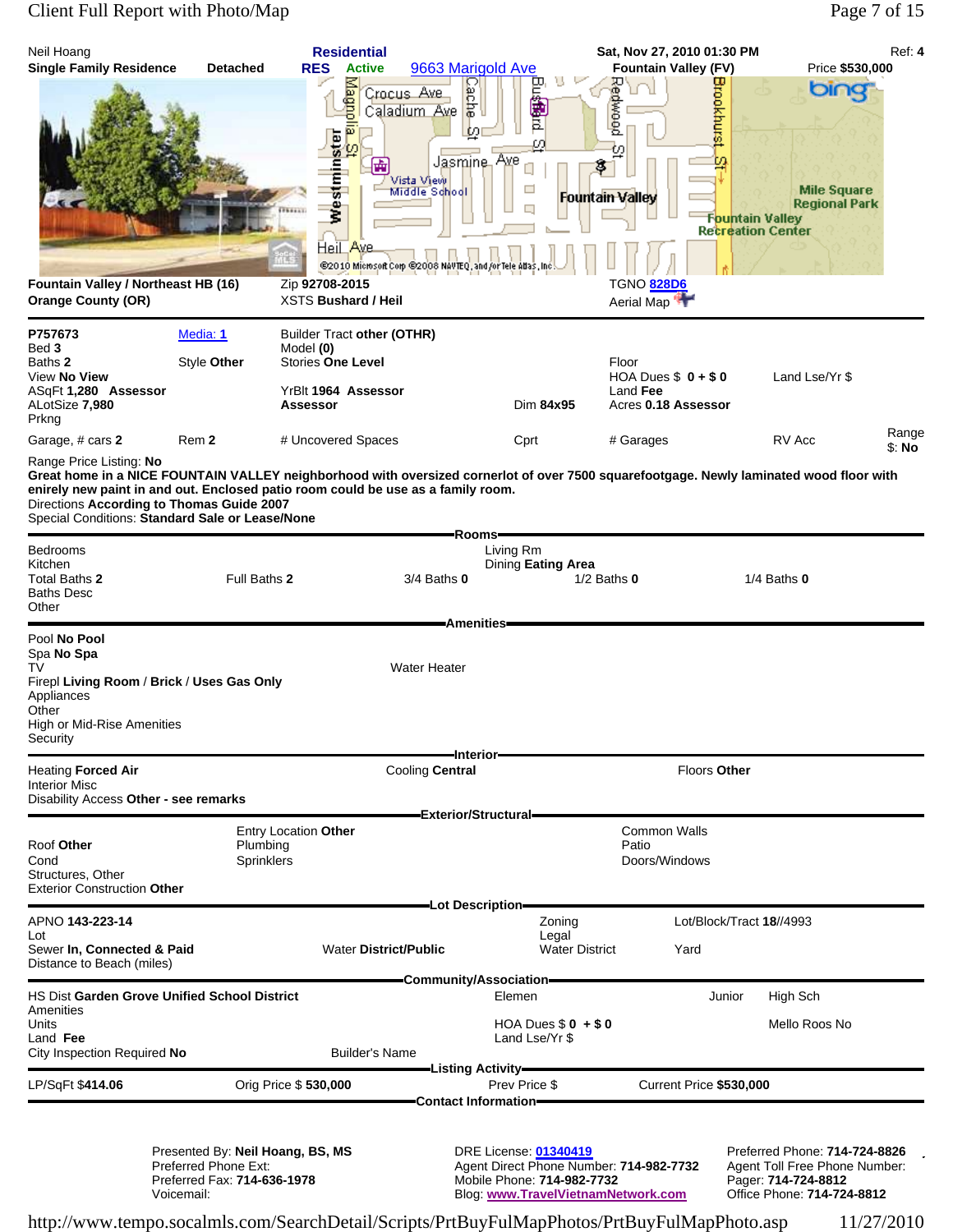### Client Full Report with Photo/Map Page 8 of 15

Primary e-mail address: **neilhoang@yahoo.com** Website address: **www.BestHomeINC.com** Office Name: **Mac 1 Funding**

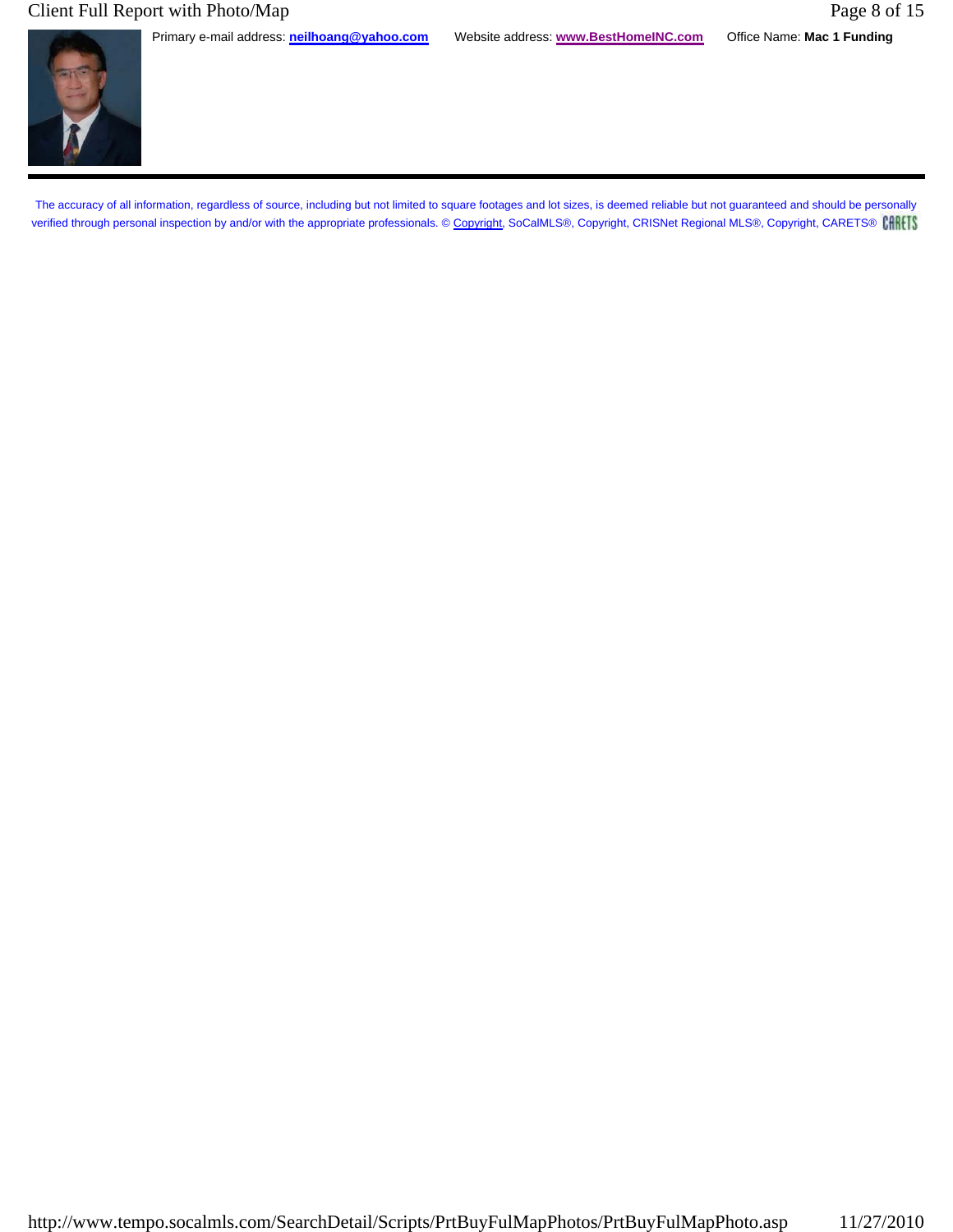### Client Full Report with Photo/Map Page 9 of 15

| Neil Hoang                                                                                                                                                                            |                      | <b>Residential</b>                        |                                                                                                                                                   |                                                                     |                                                                                           | Sat, Nov 27, 2010 01:30 PM                                                                      |                                                                                                | Ref: 5           |
|---------------------------------------------------------------------------------------------------------------------------------------------------------------------------------------|----------------------|-------------------------------------------|---------------------------------------------------------------------------------------------------------------------------------------------------|---------------------------------------------------------------------|-------------------------------------------------------------------------------------------|-------------------------------------------------------------------------------------------------|------------------------------------------------------------------------------------------------|------------------|
| <b>Single Family Residence</b>                                                                                                                                                        | <b>Detached</b>      | <b>RES</b>                                | <b>Active</b>                                                                                                                                     | 8548 El Libro Cir                                                   | <b>Fountain Valley (FV)</b>                                                               |                                                                                                 | Price \$500,000 -<br>\$534,990*                                                                |                  |
| Fountain Valley / Northeast HB (16)<br><b>Orange County (OR)</b>                                                                                                                      |                      | kelson<br>Speer Ave                       | 9<br>39<br><b>Huntington</b><br>Beach<br>@2010 Microsoft Corp @2008 NAVIEQ, and /or Tele Allas, Inc.<br>Zip 92708-3101<br>XSTS s/Slater e/Newland | Newland St<br>Friesland Dr<br>Zeider Lift<br>∃<br>₫<br>efferso<br>⊃ | Santa<br>Santa<br>Lucia-<br>Maria<br>ε<br>ω<br>Fulton Middle School<br><b>Fulton Park</b> | Magnolia<br>噛<br>Fountain<br><b>Valley</b><br>El Capitan Ave<br><b>TGNO 858B1</b><br>Aerial Map | ŮΟ<br>Sol Aye<br>EI<br>ă<br>ΙØ<br>'S <u>l</u> at <u>er Ave</u><br>Malput<br>闳<br>jak<br>O<br>⊵ |                  |
| S624650                                                                                                                                                                               | Media: 1             |                                           | <b>Builder Tract Sherwood Estates (SHER)</b>                                                                                                      |                                                                     |                                                                                           |                                                                                                 |                                                                                                |                  |
| Bed 4                                                                                                                                                                                 |                      | Model (a)                                 |                                                                                                                                                   |                                                                     |                                                                                           |                                                                                                 |                                                                                                |                  |
| Baths 2<br>View No View                                                                                                                                                               | Style Contemporary   |                                           | <b>Stories One Level</b>                                                                                                                          |                                                                     | Floor                                                                                     | HOA Dues $$0 + $0$                                                                              | Land Lse/Yr \$                                                                                 |                  |
| ASqFt 1,568 Assessor<br>ALotSize 7,085                                                                                                                                                |                      |                                           | YrBlt 1964 Assessor<br>Assessor                                                                                                                   | Dim 63x120                                                          |                                                                                           | Land Fee<br>Acres 0.16 Assessor                                                                 |                                                                                                |                  |
| Prkng                                                                                                                                                                                 |                      |                                           |                                                                                                                                                   |                                                                     |                                                                                           |                                                                                                 |                                                                                                |                  |
| Garage, # cars 2<br>Range Price Listing: Yes                                                                                                                                          | Rem                  |                                           | # Uncovered Spaces                                                                                                                                | Cprt                                                                |                                                                                           | # Garages                                                                                       | RV Acc                                                                                         | Range<br>\$: Yes |
| standard sale<br>Directions newland & slater<br>Special Conditions: Standard Sale or Lease/None<br>Bedrooms<br>Kitchen<br>Total Baths 2<br><b>Baths Desc</b><br>Other<br>Pool No Pool | Full Baths 2         |                                           | $3/4$ Baths $0$                                                                                                                                   | -Rooms-<br>Living Rm<br>Dining In Kitchen<br><b>Amenities-</b>      | $1/2$ Baths $0$                                                                           |                                                                                                 | $1/4$ Baths $0$                                                                                |                  |
| Spa No Spa<br>TV<br>Firepl Other / Brick / Gas Starter<br>Appliances<br>Other<br>High or Mid-Rise Amenities<br>Security                                                               |                      |                                           | <b>Water Heater</b>                                                                                                                               | -Interior-                                                          |                                                                                           |                                                                                                 |                                                                                                |                  |
| <b>Heating Forced Air</b><br><b>Interior Misc</b><br>Disability Access <b>None</b>                                                                                                    |                      | Cooling No Air Conditioning               |                                                                                                                                                   | <b>Exterior/Structural</b>                                          |                                                                                           | Floors Carpet - Partial                                                                         |                                                                                                |                  |
| <b>Roof Composition</b><br>Cond<br>Structures, Other<br><b>Exterior Construction Concrete</b>                                                                                         |                      | Entry Location Other<br><b>Sprinklers</b> | <b>Plumbing Partial Copper Plumbing</b>                                                                                                           |                                                                     |                                                                                           | Common Walls<br>Patio<br>Doors/Windows                                                          |                                                                                                |                  |
| APNO 167-434-22                                                                                                                                                                       |                      |                                           |                                                                                                                                                   | -Lot Description-<br>Zoning                                         |                                                                                           | Lot/Block/Tract 34//5474                                                                        |                                                                                                |                  |
| Lot<br>Sewer In Street<br>Distance to Beach (miles) 1                                                                                                                                 |                      |                                           | <b>Water Other</b>                                                                                                                                | Legal<br><b>Water District</b>                                      | Yard                                                                                      |                                                                                                 |                                                                                                |                  |
|                                                                                                                                                                                       |                      |                                           |                                                                                                                                                   | Community/Association=                                              |                                                                                           |                                                                                                 |                                                                                                |                  |
| <b>HS Dist ABC Unified School District</b><br>Amenities<br>Units<br>Land Fee                                                                                                          |                      |                                           |                                                                                                                                                   | Elemen<br>HOA Dues $$0 + $0$                                        |                                                                                           | Junior                                                                                          | High Sch<br>Mello Roos No                                                                      |                  |
| City Inspection Required No                                                                                                                                                           |                      | <b>Builder's Name</b>                     |                                                                                                                                                   | Land Lse/Yr \$                                                      |                                                                                           |                                                                                                 |                                                                                                |                  |
| LP/SqFt \$341.19                                                                                                                                                                      | Orig Price \$565,000 |                                           | Prev Price \$535,000                                                                                                                              | <del>–</del> Listing Activity <del>–</del>                          |                                                                                           | Current Price \$500,000 - \$534,990                                                             |                                                                                                |                  |
|                                                                                                                                                                                       |                      |                                           |                                                                                                                                                   | -Contact Information-                                               |                                                                                           |                                                                                                 |                                                                                                |                  |
|                                                                                                                                                                                       |                      |                                           |                                                                                                                                                   |                                                                     |                                                                                           |                                                                                                 |                                                                                                |                  |

Presented By: **Neil Hoang, BS, MS** DRE License: **01340419** Preferred Phone: **714-724-8826**

Preferred Phone Ext: Agent Direct Phone Number: **714-982-7732** Agent Toll Free Phone Number: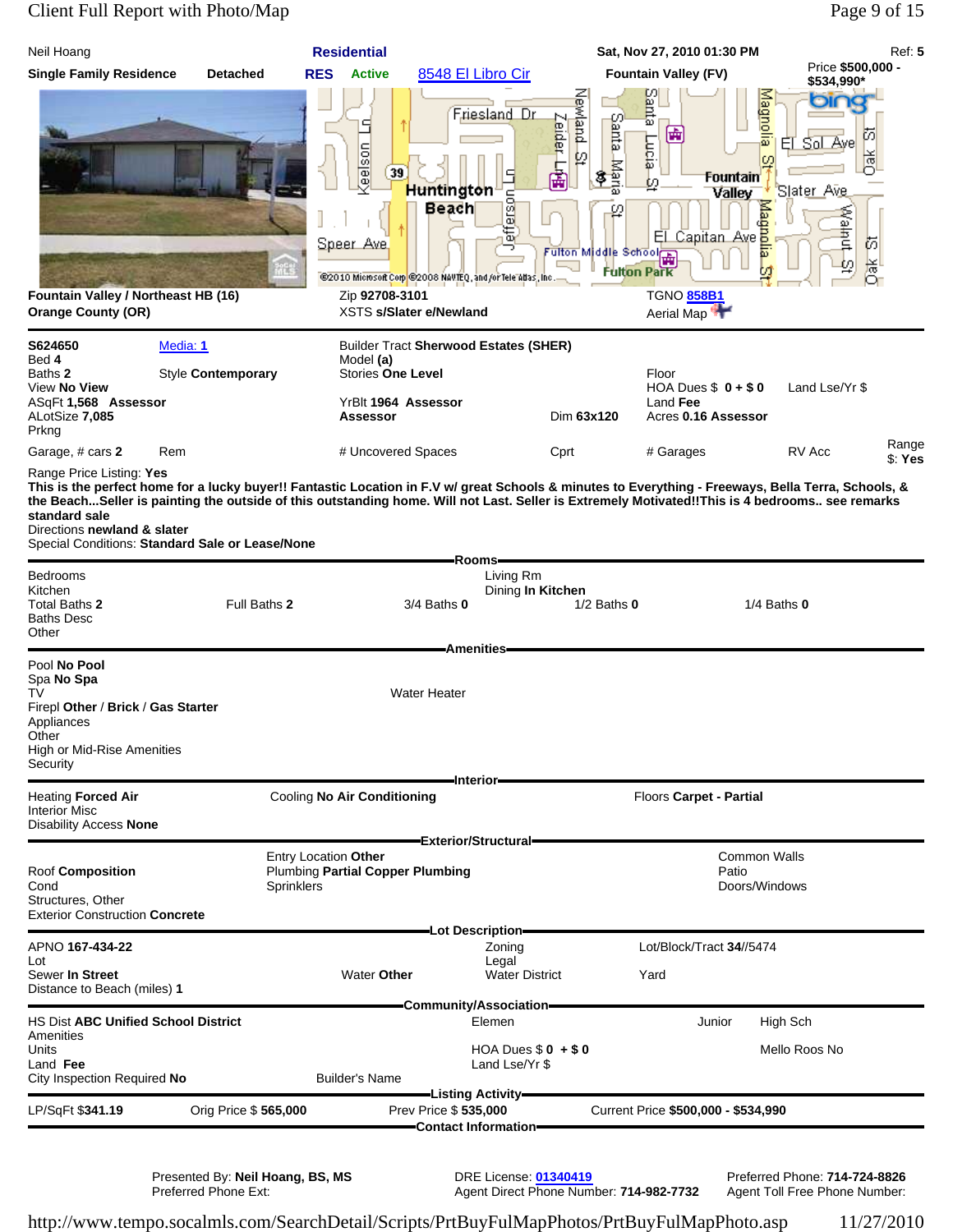# Client Full Report with Photo/Map Page 10 of 15

Preferred Fax: **714-636-1978** Mobile Phone: **714-982-7732** Pager: **714-724-8812** Blog: **www.TravelVietnamNetwork.com** Primary e-mail address: **neilhoang@yahoo.com** Website address: **www.BestHomeINC.com** Office Name: **Mac 1 Funding**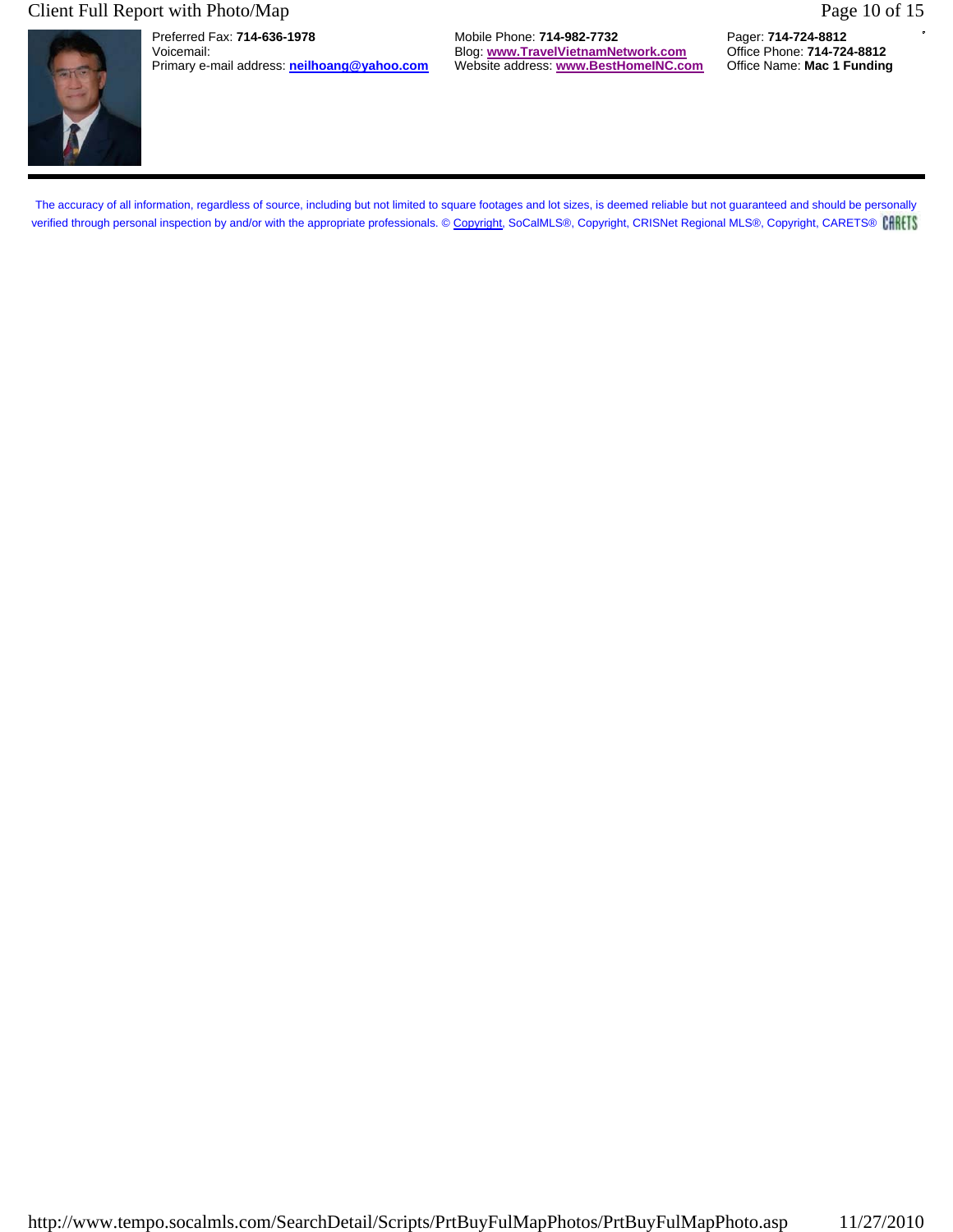# Client Full Report with Photo/Map Page 11 of 15

| Neil Hoang<br><b>Single Family Residence</b>                                                                                                                                                                                                                                                                                                                                                                                                                                                                                                                                                                                                                                                                                                                                                                                                                                                                                                                                                                                                                                                                                                                                     | <b>Detached</b>                | <b>Residential</b><br><b>RES</b><br><b>Active</b>                                                                                                         | <b>16778 Pine Cir</b>                                                                          |                      | Sat, Nov 27, 2010 01:30 PM<br><b>Fountain Valley (FV)</b>                                                            |                                                      | Ref: 6<br>Price \$548,000* |
|----------------------------------------------------------------------------------------------------------------------------------------------------------------------------------------------------------------------------------------------------------------------------------------------------------------------------------------------------------------------------------------------------------------------------------------------------------------------------------------------------------------------------------------------------------------------------------------------------------------------------------------------------------------------------------------------------------------------------------------------------------------------------------------------------------------------------------------------------------------------------------------------------------------------------------------------------------------------------------------------------------------------------------------------------------------------------------------------------------------------------------------------------------------------------------|--------------------------------|-----------------------------------------------------------------------------------------------------------------------------------------------------------|------------------------------------------------------------------------------------------------|----------------------|----------------------------------------------------------------------------------------------------------------------|------------------------------------------------------|----------------------------|
| Fountain Valley / Northeast HB (16)                                                                                                                                                                                                                                                                                                                                                                                                                                                                                                                                                                                                                                                                                                                                                                                                                                                                                                                                                                                                                                                                                                                                              |                                | $\mathsf{Lug}^{\mathsf{int}}$<br>s<br><b>Lepue</b><br>玉<br>$\overline{\phantom{a}}$<br>專<br><b>Huntington</b><br>$\Box$<br><b>Beach</b><br>Zip 92708-2238 | Westminster<br><b>Ave</b><br>405<br>@2010 Microsoft Corp @2008 NAVTEQ, and/or Tele Atlas, Inc. | 壷<br>5А<br>Wamer-Ave | Gardenia Ave<br>Montessofi<br>Children's Cente<br><b>Fountain</b><br>Valley<br>ш<br>5<br>⋾<br>ω<br><b>TGNO 828C7</b> | 岗<br>Silktree<br>Maliposa Ave<br>Plavan<br>Park<br>喦 | ω<br>rockhutst -8          |
| <b>Orange County (OR)</b>                                                                                                                                                                                                                                                                                                                                                                                                                                                                                                                                                                                                                                                                                                                                                                                                                                                                                                                                                                                                                                                                                                                                                        |                                |                                                                                                                                                           | XSTS W/Bushard @ Rose - N/Warner - S/Heil Aerial Map                                           |                      |                                                                                                                      |                                                      |                            |
| S628482<br>Bed 4<br>Baths 2<br>View No View<br>ASqFt 1,800 Estimated<br>ALotSize 8,400<br>Prkng Driveway - Concrete, Garage Door Opener, RV Possible                                                                                                                                                                                                                                                                                                                                                                                                                                                                                                                                                                                                                                                                                                                                                                                                                                                                                                                                                                                                                             | Media: 11<br>Style Traditional | Model (A)<br><b>Stories Two Levels</b><br>YrBlt 1965 Assessor<br><b>Assessor</b>                                                                          | <b>Builder Tract Westmont (WMON)</b>                                                           | <b>Dim</b>           | Floor<br>HOA Dues $$0 + $0$<br>Land Fee<br>Acres 0.19 Assessor                                                       | Land Lse/Yr \$                                       |                            |
| Garage, # cars 2                                                                                                                                                                                                                                                                                                                                                                                                                                                                                                                                                                                                                                                                                                                                                                                                                                                                                                                                                                                                                                                                                                                                                                 | Rem                            | # Uncovered Spaces                                                                                                                                        |                                                                                                | Cprt                 | # Garages                                                                                                            | RV Acc                                               | Range<br>\$: No            |
| This Premium Lot Cul-De-Sac Location Featuring a Grand Size Back Lawn Makes This Property An Outstanding Value and beyond! Few Features<br>are: Covered Patio, Above Ground Spa Enhanced by Gazebo Style Top cover. Newer Patio French Doors leads to Spacious Living Room with Stone<br>Flooring, Gas Fireplace and is adjacent to Dining-Kitchen Rooms. Kitchen offers Tiled Dining counter and work stations, delightful Garden Window,<br>updated above Stove Microwave. Oversized Second level Bonus Room can be as 4th Bedroom, Game Room, and convenient Home Office - Students<br>Study. Custom Plantation Shutters galore. The Huge Back Yard Boasts w/ Tropical Landscape, Handy hideaway storage shed located at end of Back<br>Lawn. The wide driveway allows for RV Parking! Good Schools Very Well Maintained Neighborhood, Call Agent For Further Details & Inquiries.<br>Directions Take 405 Fwy North to Warner Exit @ Magnolia North,(R) at Heil Ave, Take 1st (R) @ Walnut,(R) @ Gardenia, (L) @ Daisy Ave then (L) @<br>Pine Circle . OR From Warner to Bushard North to (L)on Rose to Pine Cir.<br>Special Conditions: Short Sale/Subj to Lender Approval** |                                |                                                                                                                                                           | Rooms <del>-</del>                                                                             |                      |                                                                                                                      |                                                      |                            |
| Bedrooms Ground Floor Master Bedroom<br>Kitchen Greenhouse Window, Tile Counters<br>Total Baths 2<br><b>Baths Desc</b><br>Other Bonus Room, Laundry In Garage, Workshop                                                                                                                                                                                                                                                                                                                                                                                                                                                                                                                                                                                                                                                                                                                                                                                                                                                                                                                                                                                                          | Full Baths 2                   |                                                                                                                                                           | Living Rm Living Room<br>$3/4$ Baths $0$                                                       | $1/2$ Baths $0$      | Dining Breakfast Counter/Bar, Family Kitchen                                                                         | $1/4$ Baths $0$                                      |                            |
| Pool No Pool<br>Spa Above Ground<br>TV<br>Firepl Living Room / Concrete / Gas Starter<br>Appliances Dishwasher, Garbage Disposal, Microwave<br>Other<br>High or Mid-Rise Amenities<br>Security                                                                                                                                                                                                                                                                                                                                                                                                                                                                                                                                                                                                                                                                                                                                                                                                                                                                                                                                                                                   |                                |                                                                                                                                                           | <b>Amenities</b><br>Water Heater Gas                                                           |                      |                                                                                                                      |                                                      |                            |
| <b>Heating Forced Air</b><br>Interior Misc Custom Window Covering, Window Shutters<br>Disability Access Main Level Entry                                                                                                                                                                                                                                                                                                                                                                                                                                                                                                                                                                                                                                                                                                                                                                                                                                                                                                                                                                                                                                                         |                                | Cooling No Air Conditioning                                                                                                                               | -Interior-                                                                                     |                      | Floors Ceramic Tile, Wall-to-Wall Carpet                                                                             |                                                      |                            |
| <b>Roof Composition</b><br>Cond No Additions/Alter<br>Structures, Other Shed<br><b>Exterior Construction Stucco/Wood</b>                                                                                                                                                                                                                                                                                                                                                                                                                                                                                                                                                                                                                                                                                                                                                                                                                                                                                                                                                                                                                                                         | Plumbing<br><b>Sprinklers</b>  | Entry Location Ground Level - no steps                                                                                                                    | -Exterior/Structural-                                                                          |                      | Common Walls No common walls<br>Patio Concrete Slab, Covered Patio                                                   | Doors/Windows French Doors, Vertical Blinds          |                            |
| APNO 143-323-24<br>Lot Cul-De-Sac, Curbs-Walks, Fruit Trees, Lot Shape-Irregular<br>Sewer In, Connected & Paid<br>Distance to Beach (miles)                                                                                                                                                                                                                                                                                                                                                                                                                                                                                                                                                                                                                                                                                                                                                                                                                                                                                                                                                                                                                                      |                                |                                                                                                                                                           | =Lot Description=<br><b>Water District/Public</b>                                              | Zoning<br>Legal      | <b>Water District</b>                                                                                                | Lot/Block/Tract 65//4638<br>Yard <b>Wood</b>         |                            |
| HS Dist Huntington Beach Union High School District<br>Amenities<br>Units<br>Land Fee<br>City Inspection Required No                                                                                                                                                                                                                                                                                                                                                                                                                                                                                                                                                                                                                                                                                                                                                                                                                                                                                                                                                                                                                                                             |                                | <b>Builder's Name</b>                                                                                                                                     | -Community/Association-<br>Elemen Plavin<br>$HOA$ Dues $$0 + $0$<br>Land Lse/Yr \$             |                      | Junior Masuda                                                                                                        | High Sch Fountain Valley High<br>Mello Roos No       |                            |
| LP/SqFt \$304.44                                                                                                                                                                                                                                                                                                                                                                                                                                                                                                                                                                                                                                                                                                                                                                                                                                                                                                                                                                                                                                                                                                                                                                 | Orig Price \$525,000           |                                                                                                                                                           | Listing Activity <del>—</del><br>Prev Price \$525,000                                          |                      |                                                                                                                      | Current Price \$548,000                              |                            |
|                                                                                                                                                                                                                                                                                                                                                                                                                                                                                                                                                                                                                                                                                                                                                                                                                                                                                                                                                                                                                                                                                                                                                                                  |                                |                                                                                                                                                           | <b>Contact Information-</b>                                                                    |                      |                                                                                                                      |                                                      |                            |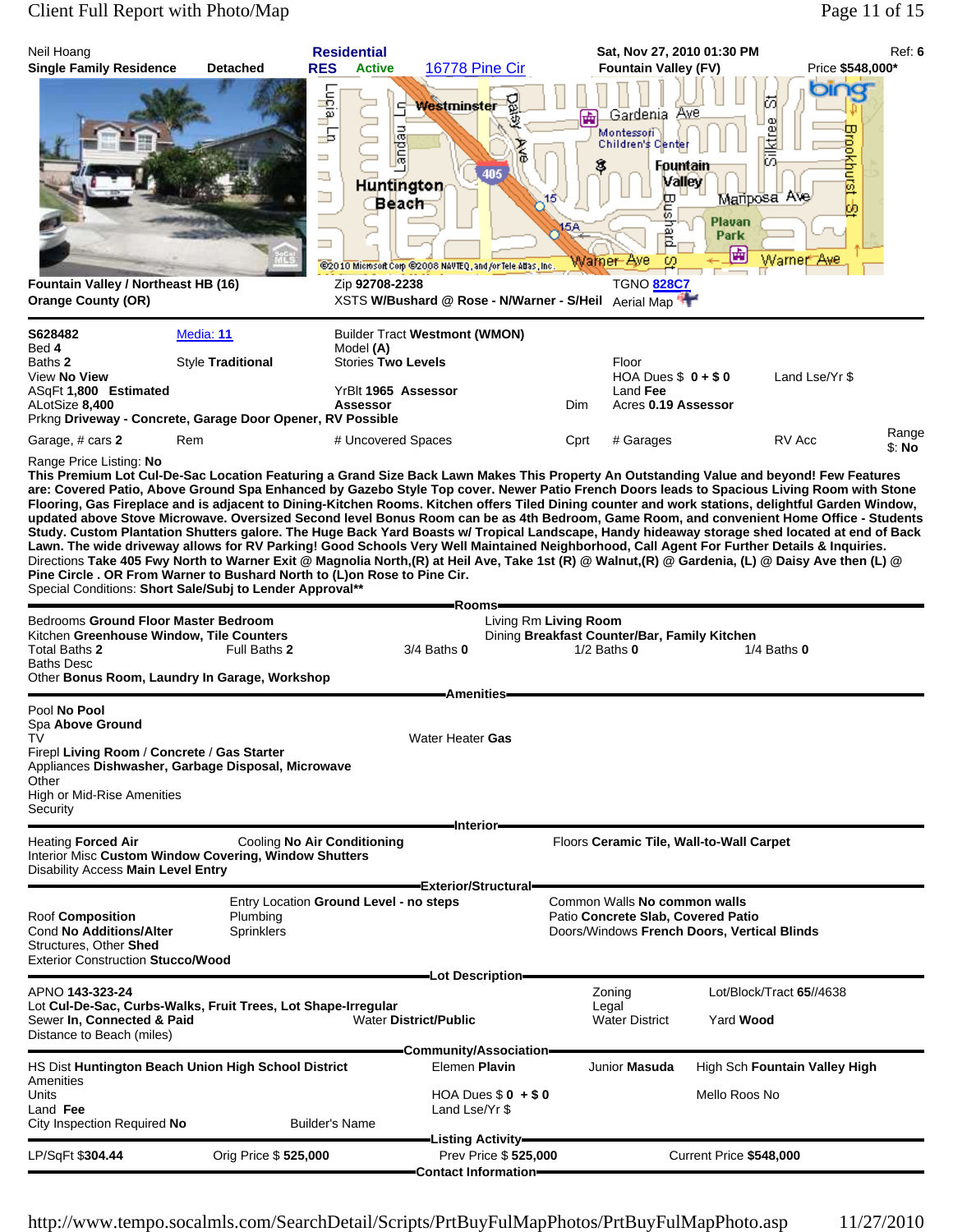#### Client Full Report with Photo/Map Page 12 of 15



Presented By: **Neil Hoang, BS, MS** DRE License: **01340419** Preferred Phone: **714-724-8826** Preferred Phone Ext: **Agent Direct Phone Number: 714-982-7732** Agent Toll Free Phone Number: **Preferred Fax: 714-636-1978** Agent Toll Free Phone Number: **Preferred Fax: 714-636-1978** Agent: **714-982-7732** Agent: **714-724-8** Primary e-mail address: **neilhoang@yahoo.com** 

Mobile Phone: **714-982-7732** Pager: **714-724-8812**<br>Blog: www.TravelVietnamNetwork.com Office Phone: 714-724-8812 Voicemail: Blog: **www.TravelVietnamNetwork.com** Office Phone: **714-724-8812**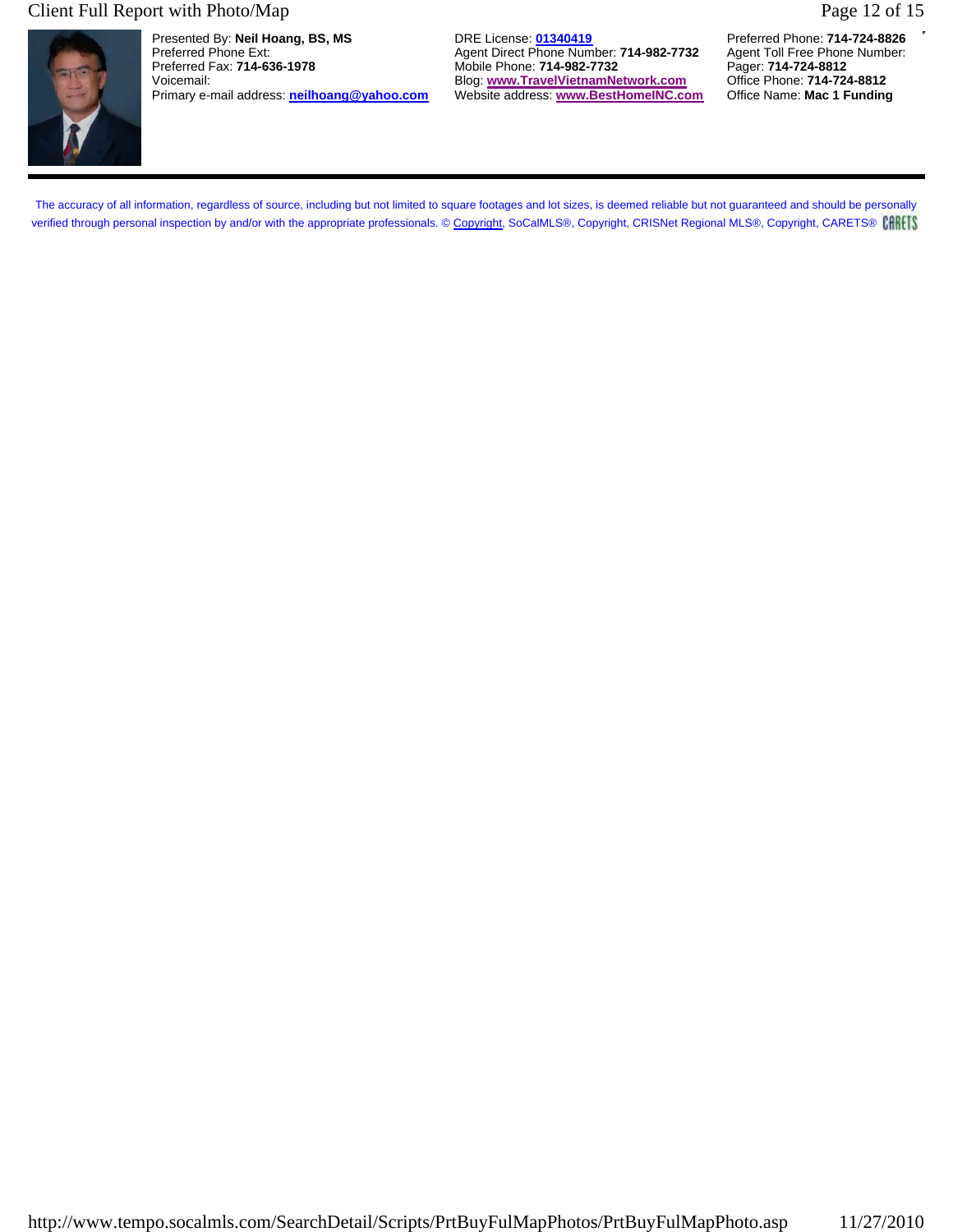## Client Full Report with Photo/Map Page 13 of 15

| Neil Hoang<br><b>Single Family Residence</b>                                                                                                                                                                                                                                                                                                                                                                                           | <b>Detached</b>               | <b>Residential</b><br><b>RES</b> Active                                                                             | 16730 Maple Street St                                                                              |                                        | Sat, Nov 27, 2010 01:30 PM<br><b>Fountain Valley (FV)</b>                                                                                                                           | Price \$549,900*                                               | Ref: 7          |
|----------------------------------------------------------------------------------------------------------------------------------------------------------------------------------------------------------------------------------------------------------------------------------------------------------------------------------------------------------------------------------------------------------------------------------------|-------------------------------|---------------------------------------------------------------------------------------------------------------------|----------------------------------------------------------------------------------------------------|----------------------------------------|-------------------------------------------------------------------------------------------------------------------------------------------------------------------------------------|----------------------------------------------------------------|-----------------|
| Fountain Valley / Northeast HB (16)<br><b>Orange County (OR)</b>                                                                                                                                                                                                                                                                                                                                                                       |                               | <b>Westminster</b><br>Rașs<br><b>Lucia</b><br><b>Huntington</b><br>Beach<br>Zip 92708-2225<br>XSTS Bushard and Heil | Heil Ave<br>15B<br><u>ରୁ</u><br>405<br>@2010 Microsoft Corp @2008 NAVTEQ, and /or Tele Atlas, Inc. | 靑<br>BKA<br>3<br>15<br>15A             | <u>Ave</u><br>Gardenia<br>Montessori Children's Center<br>Fountain-<br><b>Valley</b><br>Bushard<br>Mariposa Ave<br>Plavan<br>Park<br>$\varphi_1$<br><b>TGNO 828C7</b><br>Aerial Map | oing<br>岗<br>t,<br>Brookhurst<br>Silktree<br><b>Apple</b><br>⊵ |                 |
| S599586<br>Bed 5                                                                                                                                                                                                                                                                                                                                                                                                                       | Media: 6                      | Builder Tract other (OTHR)<br>Model (0)                                                                             |                                                                                                    |                                        |                                                                                                                                                                                     |                                                                |                 |
| Baths 3<br>View No View<br>ASqFt 1,853 Assessor<br>ALotSize 7,200                                                                                                                                                                                                                                                                                                                                                                      | Style Contemporary            | <b>Stories Two Levels</b><br>YrBlt 1965 Assessor<br>Other                                                           |                                                                                                    | Dim 60x120                             | Floor<br>HOA Dues $$0 + $0$<br>Land Fee<br>Acres 0.17 Assessor                                                                                                                      | Land Lse/Yr \$                                                 |                 |
| Prkng Garage Attached<br>Garage, # cars 2 A                                                                                                                                                                                                                                                                                                                                                                                            | Rem                           | # Uncovered Spaces                                                                                                  |                                                                                                    | Cprt                                   | # Garages                                                                                                                                                                           | RV Acc                                                         | Range<br>\$: No |
| Range Price Listing: No<br>Gorgeous 5 bedroom 3 bath home with a pool in desirable Fountain Valley location. Two master bedrooms, one downstairs and a spacious Master<br>suite upstairs.<br>Directions From Warner Ave., go North on bushard St., turn left on Gardenia, turn left on Avocado St. (becomes Poinsettia Ave.), left on Maple St.,<br>house on the left side<br>Special Conditions: Short Sale/Subj to Lender Approval** |                               |                                                                                                                     | Rooms-                                                                                             |                                        |                                                                                                                                                                                     |                                                                |                 |
| Bedrooms<br>Kitchen<br>Total Baths 3<br><b>Baths Desc</b><br>Other                                                                                                                                                                                                                                                                                                                                                                     | Full Baths 3                  |                                                                                                                     | Living Rm<br>$3/4$ Baths $0$<br><b>Amenities</b>                                                   | Dining Other Dining<br>$1/2$ Baths $0$ |                                                                                                                                                                                     | $1/4$ Baths $0$                                                |                 |
| Pool In Ground<br>Spa No Spa<br>TV<br>Firepl Other / Other<br>Appliances<br>Other<br>High or Mid-Rise Amenities<br>Security                                                                                                                                                                                                                                                                                                            |                               |                                                                                                                     | <b>Water Heater</b>                                                                                |                                        |                                                                                                                                                                                     |                                                                |                 |
| <b>Heating Other Heating</b><br><b>Interior Misc</b><br>Disability Access None                                                                                                                                                                                                                                                                                                                                                         |                               | Cooling Other                                                                                                       | -Interior-                                                                                         |                                        | Floors Carpet - Partial                                                                                                                                                             |                                                                |                 |
| Roof Concrete Tile<br>Cond<br>Structures, Other<br><b>Exterior Construction Stucco</b>                                                                                                                                                                                                                                                                                                                                                 | Plumbing<br><b>Sprinklers</b> | Entry Location Ground Level - no steps                                                                              | Exterior/Structural—                                                                               |                                        | Patio                                                                                                                                                                               | <b>Common Walls</b><br>Doors/Windows                           |                 |
| APNO 143-284-24                                                                                                                                                                                                                                                                                                                                                                                                                        |                               |                                                                                                                     | -Lot Description-<br>Zoning                                                                        |                                        | Lot/Block/Tract 90//4638                                                                                                                                                            |                                                                |                 |
| Lot<br>Sewer In Street<br>Distance to Beach (miles)                                                                                                                                                                                                                                                                                                                                                                                    |                               | <b>Water District/Public</b>                                                                                        | Legal                                                                                              | Water District city                    | Yard                                                                                                                                                                                |                                                                |                 |
| HS Dist Huntington Beach Union High School District                                                                                                                                                                                                                                                                                                                                                                                    |                               |                                                                                                                     | -Community/Association-<br>Elemen                                                                  |                                        | Junior                                                                                                                                                                              | High Sch Fountain Valley                                       |                 |
| Amenities<br>Units<br>Land Fee<br>City Inspection Required No                                                                                                                                                                                                                                                                                                                                                                          |                               | <b>Builder's Name</b>                                                                                               | Land Lse/Yr \$                                                                                     | HOA Dues $$0 + $0$                     | Mello Roos No                                                                                                                                                                       |                                                                |                 |
| LP/SqFt \$296.76                                                                                                                                                                                                                                                                                                                                                                                                                       | Orig Price \$580,000          |                                                                                                                     | —Listing Activity—<br>Prev Price \$539,000                                                         |                                        | Current Price \$549,900                                                                                                                                                             |                                                                |                 |
|                                                                                                                                                                                                                                                                                                                                                                                                                                        |                               |                                                                                                                     | Contact Information-                                                                               |                                        |                                                                                                                                                                                     |                                                                |                 |

Presented By: **Neil Hoang, BS, MS** DRE License: **01340419** Preferred Phone: **714-724-8826** Preferred Phone Ext: Agent Direct Phone Number: **714-982-7732** Agent Toll Free Phone Number: Preferred Fax: **714-636-1978** Mobile Phone: **714-982-7732** Pager: **714-724-8812**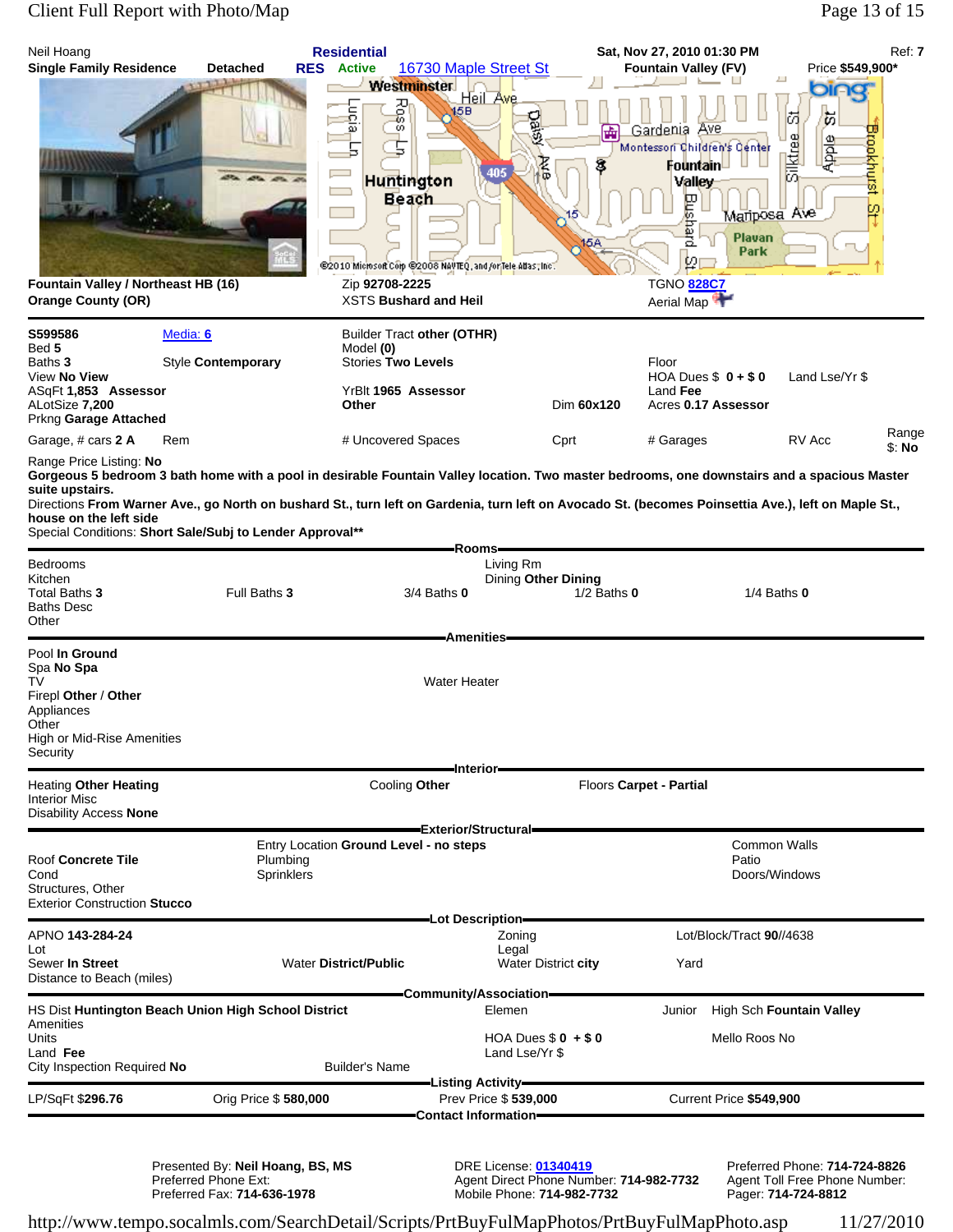### Client Full Report with Photo/Map Page 14 of 15



Primary e-mail address: **neilhoang@yahoo.com** 

Voicemail: Blog: **www.TravelVietnamNetwork.com** Office Phone: **714-724-8812**